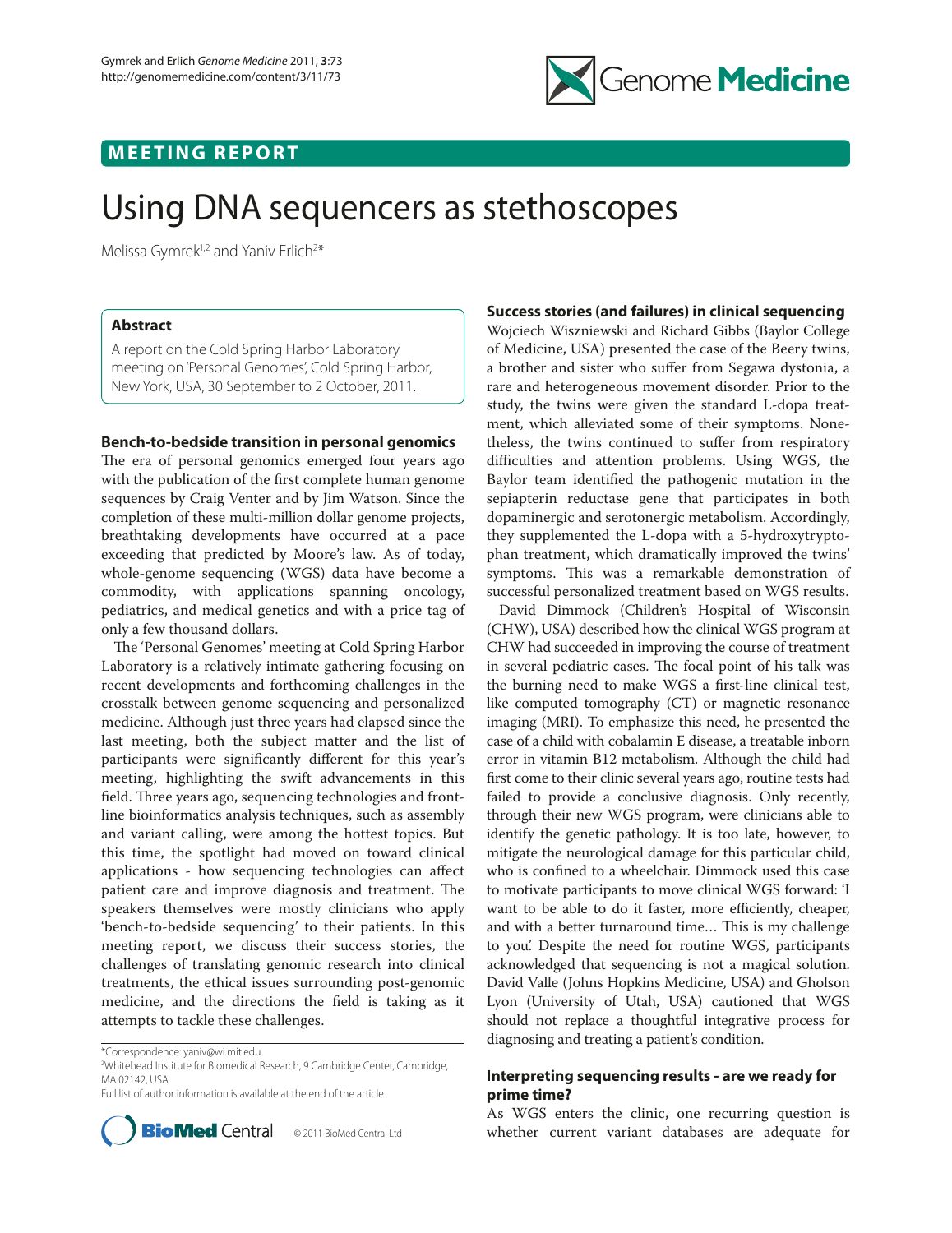clinical diagnosis. Stephen Kingsmore (Children's Mercy Hospital, USA), who presented a targeted sequencing approach for the diagnosis of Mendelian disorders, found that 22% of all literature-cited disease mutations were mis-annotated and sometimes pointed to common polymorphisms as the pathological variant. Atul Butte (Stanford University School of Medicine, USA) added that in the major database for complex diseases, namely the National Human Genome Research Institute (NHGRI) genome-wide association study (GWAS) catalog, 26% of the records do not report the odds ratio prediction, and 33% do not specify the protective and risk alleles. To provide a solution, he has embarked upon a project to build a clinical-grade variant database by manually scanning 5,500 GWAS papers. In his perspective, manual processing is required to reach clinical-grade results because most papers report their results in formats that are hard to process by automatic procedures.

Even basic resources, such as the human reference genome, contain errors that can confound clinical analysis. Daniel MacArthur (Wellcome Trust Sanger Institute, UK) found hundreds of allegedly severe lossof-function (LoF) mutations, namely premature stop codons, frameshifts, and splice site disruptions, in the personal genomes of healthy individuals. According to his analysis, a large portion of these LoF variations are false positives attributed to both sequencing errors and annotation errors in the reference. These annotation errors include, for example, inaccurate gene models with misplacement of the stop codon. His team has been working to fix these errors in Gencode (http:// genome.crg.es/gencode/) and Ensembl (http://useast. ensembl.org/index.html).

In addition to improving the grade of current databases, careful attention must be paid to what results are reported and how they are interpreted. Mark Boguski (Beth Israel Deaconess Medical Center, USA) suggested that clinical databases should be separated into presymptomatic databases, for exploratory predictions of general conditions, and post-diagnosis databases, for treatment decisions. 'A patient with a stage 4 melanoma does not care about his Alzheimer risk', he said. Another question that Boguski discussed was that of who is going to analyze the data in clinical sequencing. He argued that molecular pathologists, who currently receive all cancerous specimens, who are empowered by Clinical Laboratory Improvement Amendments (CLIA)-certification, and who have a workforce of the necessary scale, should be the ones to interpret clinical sequencing information, especially for tumor re-sequencing. Boguski also described the Genomic Medicine Initiative (http:// genomicmedicineinitiative.org), which aims to create a nationwide program to train pathologists in interpreting genomic results.

## **OK, we've got the mutation, now what?**

Beyond scientific challenges, the era of personalized genomic medicine presents complicated ethical challenges to patients, researchers, and clinicians. The meeting held an open ethics session to discuss these issues, but this topic was featured in talks at each session of the meeting, emphasizing its growing importance to the community.

Ethical issues surface even before sequencing takes place. Dimmock mentioned that 2 out of 17 families that were deemed eligible for their clinical WGS program decided to opt out. One family worried about loss of genetic privacy and the other family was concerned that the DNA results could identify an intractable condition that would reduce their ability to access medical care. Although this is a small sample, it is striking that around 10% of families strictly opposed a procedure that might improve their clinical outcome. This could be a warning sign that suggests that the community must seek to increase the public's trust in clinical genomics.

Ellen Clayton (Vanderbilt University, USA) stated that as personal genomics reaches medicine, it is important to sharpen the increasingly blurred lines between research and clinical care. Research is aimed towards the systematic evaluation and dissemination of information and the wide application of results, whereas clinical care is intended solely to benefit the individual patient.

Highlighting the complexities of the hybrid researchclinical nature of personal genomics, Lyon described his experience of a moment dreaded by every researcher. During his group's study of an extended family with an Xlinked terminal pediatric disorder, Lyon received a phone call from one of the participants revealing that she was four months pregnant with a boy and fearful about the outcome. At this stage, Lyon had multiple layers of data, including a functional assay in yeast, which unequivocally pointed to the causative gene and showed that the expectant mother is a carrier. He decided not to disclose this information to the mother, rationalizing 'I am a physician but not her physician … and this was not a diagnostic test'. The baby was affected and died three months after birth, during the same week that Lyon's work was published. The disorder was named Ogden syndrome, in honor of the Utah town in which the family lives.

### **Future perspectives**

As personal genomics moves forward, technology is no longer the major barrier to clinical sequencing; as Butte pointed out, WGS has become cheaper than a colonoscopy. Having conquered the cost mountain, the community has begun to approach the next hurdle: how to integrate WGS into clinical settings. Presenters stressed that this will require the development of routine clinical-grade procedures for the interpretation of data and return of results.